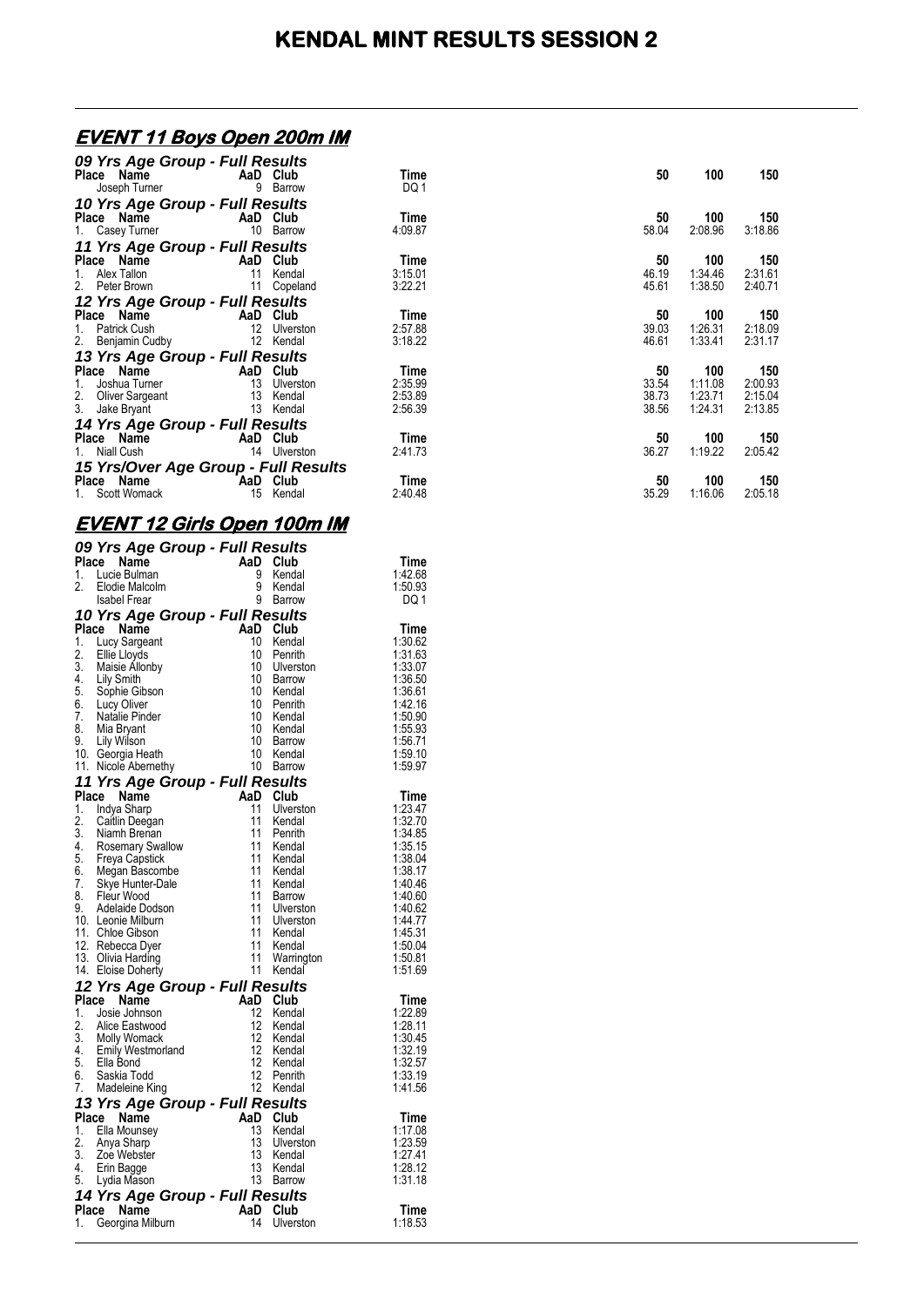# **KENDAL MINT RESULTS SESSION 2**

| 15 Yrs/Over Age Group - Full Results                                                                                                                                             |          |                                  |             |
|----------------------------------------------------------------------------------------------------------------------------------------------------------------------------------|----------|----------------------------------|-------------|
| <b>Place Name</b><br>1. Melissa Morgan <b>15 Warrir</b>                                                                                                                          |          | a <b>D GIUD</b><br>15 Warrington | Time        |
|                                                                                                                                                                                  |          |                                  | 1:18.64     |
|                                                                                                                                                                                  |          |                                  |             |
| <u>EVENT 13 Boys Open 50m Backstroke</u>                                                                                                                                         |          |                                  |             |
| 09 Yrs Age Group - Full Results                                                                                                                                                  |          |                                  |             |
| Place Name<br><b>Place Name<br/> 1.</b> Adam Stansfield<br>2. Joseph Turner<br>3. Solomon Priestley-Nyin<br>4. Toby Dodson<br>4. Toby Dodson<br>1. Toby Dodson<br>1. Toby Dodson | AaD Club |                                  | Time        |
|                                                                                                                                                                                  |          |                                  | 52.73       |
|                                                                                                                                                                                  |          | Barrow                           | 58.93       |
|                                                                                                                                                                                  |          |                                  | 59.80       |
| 4. Toby Dodson<br>an Ca                                                                                                                                                          |          | <b>Ulverston</b>                 | 1:06.91     |
| 10 Yrs Age Group - Full Results                                                                                                                                                  |          |                                  |             |
|                                                                                                                                                                                  |          |                                  | Time        |
|                                                                                                                                                                                  |          |                                  | 40.65       |
|                                                                                                                                                                                  |          |                                  | 44.14       |
|                                                                                                                                                                                  |          |                                  | 46.93       |
| Place Name<br>1. Elliot Woodburn<br>1. Elliot Woodburn<br>2. William Mason<br>3. Leon Priestley-Nying<br>4. Casey Turner<br>10 Barrow<br>10 Barrow                               |          |                                  | 51.27       |
| 11 Yrs Age Group - Full Results                                                                                                                                                  |          |                                  |             |
| Place Name<br>Place Name<br>1. Jacob Klijn<br>2. Peter Brown<br>3. James Timms                                                                                                   | AaD Club |                                  | <b>Time</b> |
|                                                                                                                                                                                  |          | 11 Kendal                        | 40.25       |
|                                                                                                                                                                                  | 11       | Copeland                         | 42.67       |
|                                                                                                                                                                                  |          | 11 Kendal                        | 57.95       |
| 12 Yrs Age Group - Full Results                                                                                                                                                  |          |                                  |             |
| <b>Place Name</b><br>1. Louie Tideswell <b>AaD Club</b><br>2. George Houghton 12 Warrin                                                                                          |          |                                  | <b>Time</b> |
|                                                                                                                                                                                  |          | Kendal                           | 40.43       |
|                                                                                                                                                                                  |          | Warrington                       | 41.42       |
| 13 Yrs Age Group - Full Results                                                                                                                                                  |          |                                  |             |
| Place Name<br>1. Kes Fountain<br>2. Oliver Sargeant                                                                                                                              | AaD      | Club                             | Time        |
|                                                                                                                                                                                  | 13       | Penrith                          | 36.97       |
|                                                                                                                                                                                  |          | 13 Kendal                        | 37.57       |
| 15 Yrs/Over Age Group - Full Results                                                                                                                                             |          |                                  |             |
| Place Name                                                                                                                                                                       |          |                                  | Time        |
| 1. Tim Collinson                                                                                                                                                                 |          | 15 Kirkham Wesh                  | 31.36       |
| $\begin{array}{ccc}\n & - & \text{AaD} & \text{Club} \\ \text{AaD} & \text{Club} & \text{Kirkha} \\ \text{k} & \text{15} & \text{Kenda}\n\end{array}$<br>2. Scott Womack         |          | Kendal                           | 35.32       |

### **EVENT 14 Girls Open 50m Breaststroke**

|       | 09 Yrs Age Group - Full Results                                                                               |                 |                    |               |
|-------|---------------------------------------------------------------------------------------------------------------|-----------------|--------------------|---------------|
|       | Place<br>Name                                                                                                 | AaD             | Club               | Time          |
| 1.    | Lucie Bulman                                                                                                  | 9               | Kendal             | 54.83         |
|       | 2. Ella Hollingham<br>3. Ellie Bottomley                                                                      | 9               | Kendal             | 59.97         |
|       |                                                                                                               | 9               | Kendal             | 1:00.40       |
|       | 4. Elodie Malcolm                                                                                             | 9               | Kendal             | 1:00.50       |
|       | 5. Isabel Frear                                                                                               | 9               | Barrow             | 1:01.20       |
|       | 10 Yrs Age Group - Full Results                                                                               |                 |                    |               |
|       | Place<br><b>Name</b>                                                                                          | AaD             | Club               | Time          |
|       | 1. Lucy Sargeant                                                                                              | 10              | Kendal             | 43.58         |
| 2.    | Maisie Allonby                                                                                                | 10              | Ulverston          | 47.23         |
| 3.    | Ellie Lloyds                                                                                                  | 10              | Penrith            | 50.24         |
| 4.    | Lily Wilson                                                                                                   | 10              | <b>Barrow</b>      | 52.97         |
|       | 5. Lily Smith                                                                                                 | 10 <sup>°</sup> | <b>Barrow</b>      | 54.77         |
|       | 6. Mia Bryant<br>7. Nicola Duffy                                                                              | 10 <sup>°</sup> | Kendal             | 57.24         |
|       |                                                                                                               | 10 <sup>1</sup> | Warrington         | 59.09         |
|       | 8. Nicole Abernethy                                                                                           | 10 <sup>°</sup> | Barrow             | 59.74         |
| 9.    | <b>Emily Turner</b>                                                                                           | 10              | Ulverston          | 1:00.31       |
|       | 10. Natalie Pinder                                                                                            | 10              | Kendal             | 1:03.57       |
|       | 11. Georgia Heath                                                                                             | 10              | Kendal             | 1:03.94       |
|       | 11 Yrs Age Group - Full Results                                                                               |                 |                    |               |
| Place | Name                                                                                                          | AaD             | Club               | Time          |
| 1.    | Indya Sharp                                                                                                   | 11              | Ulverston          | 43.44         |
| 2.    | Skye Hunter-Dale                                                                                              | 11              | Kendal             | 50.87         |
|       |                                                                                                               | 11              | Kendal             | 52.26         |
|       | 3. Megan Bascombe<br>4. Fleur Wood                                                                            | 11              | Barrow             | 52.34         |
|       | 5. Chloe Gibson                                                                                               | 11              | Kendal             | 52.63         |
|       | 6. Adelaide Dodson                                                                                            | 11              | Ulverston          | 53.02         |
| 7.    | Rebecca Dyer                                                                                                  | 11              | Kendal             | 54.81         |
|       | Olivia Harding                                                                                                | 11              | Warrington         | DQ 2          |
|       |                                                                                                               |                 |                    |               |
|       | 12 Yrs Age Group - Full Results                                                                               | AaD             | Club               |               |
|       | <b>Place Name</b><br>1. Zara Postlethwaite<br>2. Alice Eastwood<br>3. Lucy Stephenson<br>4. Emily Westmorland | 12              |                    | Time<br>40.93 |
|       |                                                                                                               | 12              | Copeland<br>Kendal | 43.91         |
|       |                                                                                                               | 12              |                    | 45.74         |
|       | Emily Westmorland                                                                                             | 12              | Copeland<br>Kendal | 47.28         |
|       |                                                                                                               |                 |                    |               |
|       | 13 Yrs Age Group - Full Results                                                                               |                 |                    |               |
|       | Place Name                                                                                                    | AaD Club        |                    | Time          |
| 1.    | Anya Sharp                                                                                                    | 13              | Ulverston          | 42.20         |
| 2.    | Elizabeth Adams                                                                                               | 13              | Copeland           | 44.38         |
|       | 3. Neve Richardson                                                                                            | 13              | Copeland           | 45.32         |
|       | 4. Erin Bagge                                                                                                 | 13              | Kendal             | 46.16         |
| 5.    | Lydia Mason                                                                                                   | 13              | <b>Barrow</b>      | 48.98         |
|       | 15 Yrs/Over Age Group - Full Results                                                                          |                 |                    |               |
| Place | Name                                                                                                          | <b>AaD</b>      | Club               | Time          |
| 1.    | Melissa Morgan                                                                                                | 15              | Warrington         | 43.67         |
|       |                                                                                                               |                 |                    |               |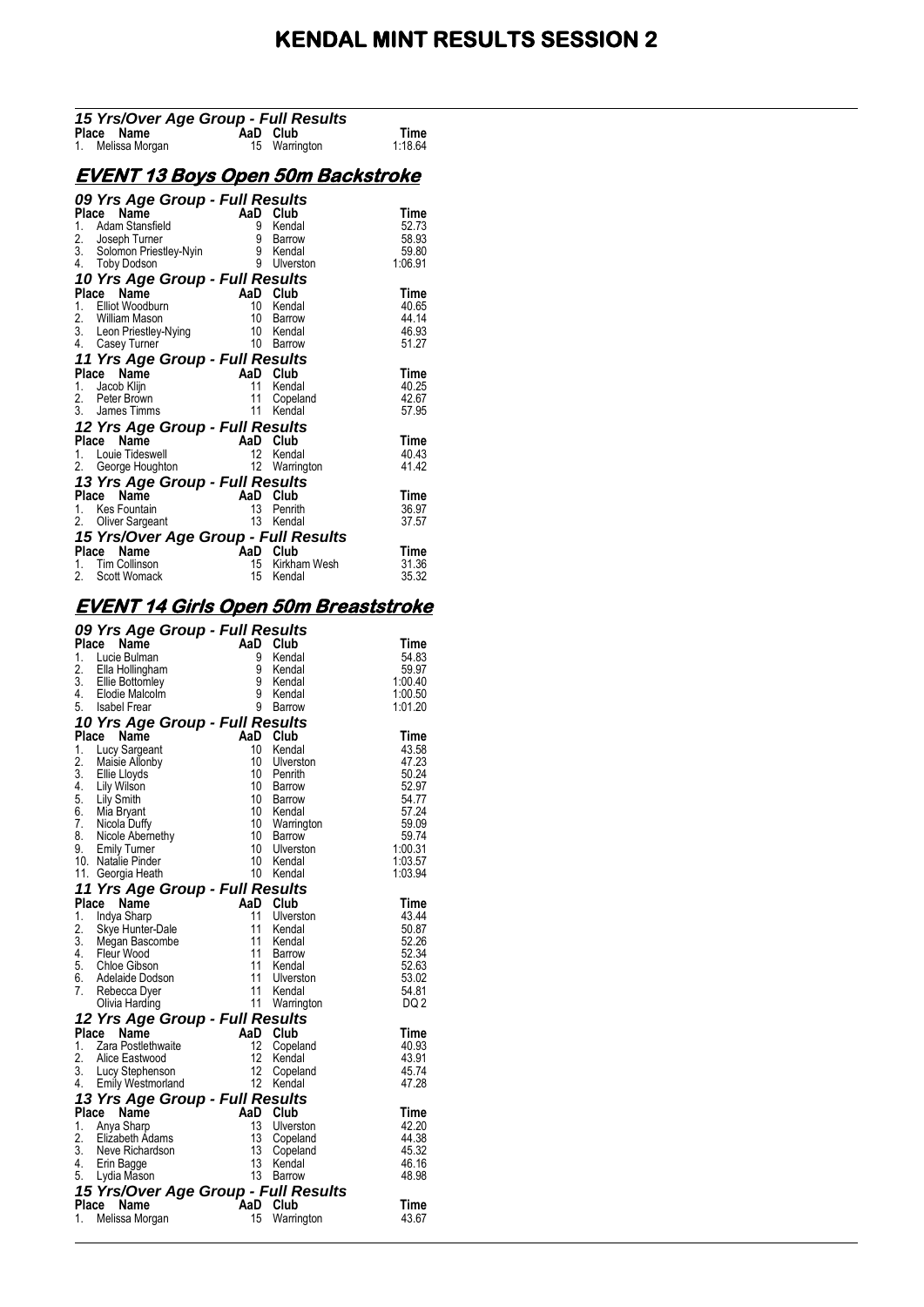| <u>EVENT 15 Boys Open 100m Butterfly</u>          |                                    |                    |                |
|---------------------------------------------------|------------------------------------|--------------------|----------------|
| 10 Yrs Age Group - Full Results                   |                                    |                    |                |
| Place Name                                        | AaD Club                           | Time               | 50             |
| 1.<br>Casey Turner                                | 10 Barrow                          | 2:07.54            | 57.47          |
| 11 Yrs Age Group - Full Results                   |                                    |                    |                |
| Place Name                                        | AaD Club                           | Time               | 50             |
| 1.<br>Peter Brown                                 | 11<br>Copeland                     | 1:34.62            | 45.95          |
| 2.<br>Alex Tallon                                 | 11 Kendal                          | 1:37.65            | 45.19          |
| 12 Yrs Age Group - Full Results                   |                                    |                    |                |
| Place Name                                        | AaD Club                           | Time               | 50             |
| 1.<br>Patrick Cush                                | 12 Ulverston                       | 1:27.24            | 39.82          |
| 13 Yrs Age Group - Full Results                   |                                    |                    |                |
| Place Name                                        | AaD Club                           | Time               | 50             |
| Joshua Turner<br>1.                               | 13 Ulverston                       | 1:11.92            | 33.31          |
| 2.<br>Kes Fountain                                | 13 Penrith                         | 1:13.68            | 34.40          |
| 15 Yrs/Over Age Group - Full Results              |                                    |                    |                |
| Place Name                                        | AaD Club                           | Time               | 50             |
| 1.<br>Scott Womack                                | 15 Kendal                          | 1:23.21            | 37.36          |
|                                                   |                                    |                    |                |
| <u>EVENT 16 Girls Open 100m Freestyle</u>         |                                    |                    |                |
|                                                   |                                    |                    |                |
| 09 Yrs Age Group - Full Results                   |                                    |                    |                |
| Place Name<br>1.<br>Elodie Malcolm                | AaD Club<br>9 Kendal               | Time<br>1:41.69    | 50<br>47.62    |
| 2.<br>Laura Bethell                               | 9 Kendal                           | 1:53.08            | 54.91          |
| 10 Yrs Age Group - Full Results                   |                                    |                    |                |
| Place Name                                        | AaD Club                           | Time               | 50             |
| 1. Lily Smith                                     | 10 Barrow                          | 1:20.99            | 38.55          |
| 2.<br>Maisie Allonby                              | 10 Ulverston                       | 1:22.18            | 39.35          |
| 3.<br>Natalie Pinder                              | 10 Kendal                          | 1:39.28            | 46.40          |
| 4.<br>Georgia Heath                               | 10 Kendal                          | 1:39.74            | 45.46          |
| 5.<br><b>Emily Turner</b>                         | 10 Ulverston                       | 1:41.60            | 45.15          |
| 6.<br>Lily Wilson                                 | 10 Barrow                          | 1:41.77            | 47.41          |
| 7.<br>Mia Bryant                                  | 10 Kendal                          | 1:46.74            | 52.62          |
| 11 Yrs Age Group - Full Results                   |                                    |                    |                |
| Place<br>Name                                     | AaD Club                           | Time               | 50             |
| 1.<br><b>Holly Maxwell</b><br>2.                  | 11 Kirkham Wesh<br>11 Kirkham Wesh | 1:09.94<br>1:18.21 | 33.67<br>36.61 |
| Alexandra Brophy<br>3.<br><b>Rosemary Swallow</b> | 11<br>Kendal                       | 1:18.60            | 37.55          |
| 4.<br>Niamh Shuttleworth                          | 11 Copeland                        | 1:18.95            | 37.84          |
| 5.<br>Caitlin Deegan                              | 11 Kendal                          | 1:20.01            | 38.66          |
| 6.<br>Amiee Fowles                                | 11<br>Penrith                      | 1:25.07            | 40.03          |
| 7.<br>Niamh Brenan                                | 11 Penrith                         | 1:25.93            | 39.22          |
| 8.<br>Fleur Wood<br>9.                            | 11 Barrow<br>11 Penrith            | 1:27.11<br>1:27.64 | 41.92          |
| Keeley Thompson<br>10. Adelaide Dodson            | 11 Ulverston                       | 1:27.80            | 41.71<br>41.71 |
| 11. Freya Capstick                                | 11 Kendal                          | 1:27.92            | 41.07          |
| 12. Skye Hunter-Dale                              | 11<br>Kendal                       | 1:29.99            | 42.23          |
| 13. Olivia Harding                                | 11 Warrington                      | 1:36.50            | 44.30          |
| 14. Eloise Doherty                                | 11<br>Kendal                       | 1:38.84            | 46.04          |
| 15. Rebecca Dyer                                  | 11<br>Kendal                       | 1:40.85            | 47.04          |
| 12 Yrs Age Group - Full Results                   |                                    |                    |                |
| Place<br>Name                                     | AaD Club                           | Time               | 50             |
| 1.<br>Anna Morrison                               | 12<br>Ulverston                    | 1:14.07            | 34.73          |
| 2.<br>Josie Johnson<br>3.                         | 12<br>Kendal<br>12<br>Kendal       | 1:14.94<br>1:17.91 | 35.87<br>36.95 |
| Molly Womack<br>4.<br>Saskia Todd                 | 12<br>Penrith                      | 1:19.44            | 38.43          |
| 5.<br>Alice Eastwood                              | 12<br>Kendal                       | 1:21.47            | 38.62          |
| Ella Bond<br>6.                                   | 12 Kendal                          | 1:22.20            | 39.25          |
| 13 Yrs Age Group - Full Results                   |                                    |                    |                |
| Place Name                                        | AaD Club                           | Time               | 50             |
| Ella Mounsey<br>1.                                | 13<br>Kendal                       | 1:04.90            | 31.99          |
| 2.<br>Alexandra Agliolo                           | 13<br>Kendal                       | 1:08.25            | 33.15          |
| 3.<br>Elizabeth Adams                             | 13<br>Copeland                     | 1:11.17            | 34.74          |
| 4.<br>Neve Richardson<br>5.                       | 13<br>Copeland<br>13               | 1:13.26<br>1:15.37 | 35.50          |
| Zoe Webster<br>6.<br>Erin Bagge                   | Kendal<br>13<br>Kendal             | 1:17.40            | 36.96<br>37.27 |
| 7.<br>Lydia Mason                                 | 13 Barrow                          | 1:19.51            | 38.18          |
| 15 Yrs/Over Age Group - Full Results              |                                    |                    |                |
| <b>Place</b><br>Name                              | AaD Club                           | Time               | 50             |
| 1.<br>Emily Reay                                  | 15<br>Kendal                       | 1:04.81            | 31.96          |
| 2.<br>Melissa Morgan                              | 15<br>Warrington                   | 1:08.39            | 33.08          |
| 3.<br>Amy Reay                                    | 16<br>Kendal                       | 1:14.02            | 35.72          |
|                                                   |                                    |                    |                |
| EVENT 17 Boys Open 50m Freestyle                  |                                    |                    |                |

#### **EVENT 17 Boys Open 50m Freestyle**  *09 Yrs Age Group - Full Results*

| Place Name                | AaD |        | Time                                                                                                                    |
|---------------------------|-----|--------|-------------------------------------------------------------------------------------------------------------------------|
| 1. Joseph Turner          |     | Barrow | 49.86                                                                                                                   |
| 2. Solomon Priestley-Nyin |     |        | 51.03                                                                                                                   |
| 3. Adam Stansfield        |     |        | 52.43                                                                                                                   |
| 4. Toby Dodson            |     |        | 1:01.73                                                                                                                 |
|                           |     |        |                                                                                                                         |
| Place Name                |     |        | Time                                                                                                                    |
|                           |     |        | 09 Yrs Age Group - Full Results<br>Club<br>Kendal<br>Kendal<br>Ulverston<br>10 Yrs Age Group - Full Results<br>AaD Club |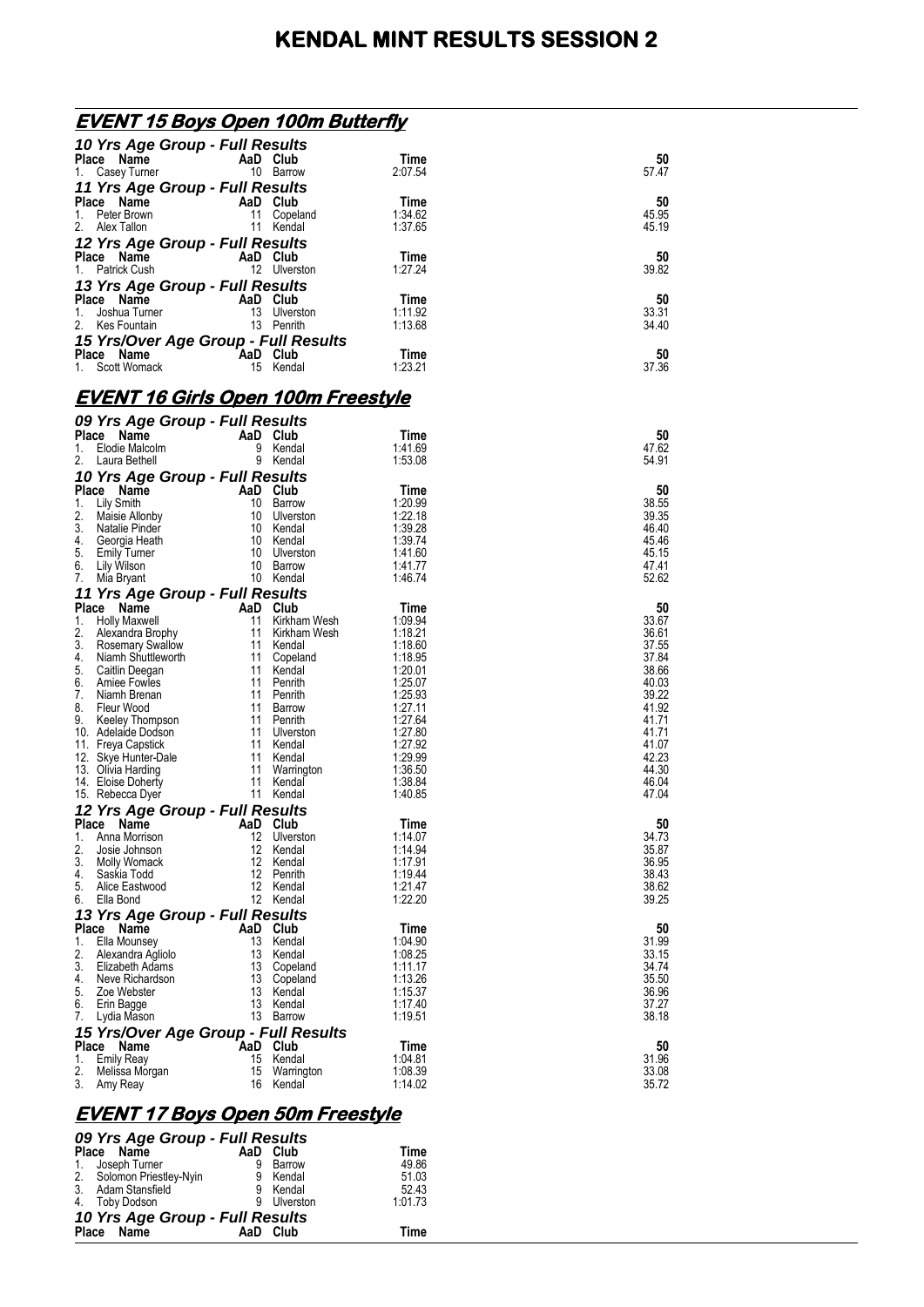# **KENDAL MINT RESULTS SESSION 2**

|    | 1. Elliot Woodburn                   | 10  | Kendal          | 35.36 |
|----|--------------------------------------|-----|-----------------|-------|
|    | 2. William Mason                     | 10  | Barrow          | 35.95 |
|    | 3. Luke Atkinson                     | 10  | Kendal          | 42.36 |
|    | 4. Casey Turner                      | 10  | Barrow          | 42.99 |
|    | 5. Leon Priestley-Nying              | 10  | Kendal          | 43.22 |
| 6. | Oliver Ridley                        | 10  | Kendal          | 50.93 |
|    | 11 Yrs Age Group - Full Results      |     |                 |       |
|    | Name<br>Place                        |     | AaD Club        | Time  |
| 1. | Jake Edwards                         | 11  | Kendal          | 36.18 |
|    | 2. Peter Brown                       | 11  | Copeland        | 36.26 |
|    | $\overline{3}$ . Alex Tallon         | 11  | Kendal          | 37.74 |
|    | 4. Jacob Klijn                       | 11  | Kendal          | 38.04 |
|    | 5. James Timms                       | 11  | Kendal          | 45.75 |
|    | 12 Yrs Age Group - Full Results      |     |                 |       |
|    | Name<br>Place                        | AaD | Club            | Time  |
|    | 1. Louie Tideswell                   | 12  | Kendal          | 33.47 |
| 2. | George Houghton                      | 12  | Warrington      | 35.46 |
|    | 13 Yrs Age Group - Full Results      |     |                 |       |
|    | Place Name                           |     | AaD Club        | Time  |
| 1. | Oliver Sargeant                      | 13  | Kendal          | 28.86 |
|    | 2. Jake Bryant                       | 13  | Kendal          | 33.87 |
|    | 3. Fraser Fletcher                   | 13  | Kendal          | 38.54 |
|    | 14 Yrs Age Group - Full Results      |     |                 |       |
|    | Place Name                           | AaD | Club            | Time  |
| 1. | Joseph Green                         |     | 14 Kirkham Wesh | 32.85 |
|    | 15 Yrs/Over Age Group - Full Results |     |                 |       |
|    | Name<br>Place                        | AaD | Club            | Time  |
| 1. | Tim Collinson                        | 15  | Kirkham Wesh    | 28.08 |
| 2. | Scott Womack                         | 15  | Kendal          | 29.00 |
|    |                                      |     |                 |       |

## **EVENT 18 Girls Open 50m Butterfly**

|    | 09 Yrs Age Group - Full Results                                                                                                                 |                                                              |                  |                |
|----|-------------------------------------------------------------------------------------------------------------------------------------------------|--------------------------------------------------------------|------------------|----------------|
|    | Place Name                                                                                                                                      | $AaD$ <sub>9</sub>                                           | Club             | Time           |
| 1. | Lucie Bulman                                                                                                                                    |                                                              | Kendal           | 46.16          |
| 2. | Laura Bethell                                                                                                                                   | 9                                                            | Kendal           | 1:10.42        |
|    | 10 Yrs Age Group - Full Results                                                                                                                 |                                                              |                  |                |
|    | Place Name                                                                                                                                      | AaD Club                                                     |                  | Time           |
| 1. | Lucy Sargeant                                                                                                                                   | 10                                                           | Kendal           | 40.47          |
| 2. | Lily Smith                                                                                                                                      | 10                                                           | <b>Barrow</b>    | 42.62          |
|    | 2. Luy Oliver<br>3. Lucy Oliver<br>5. Sophie Gibson<br>6. Georgia Heath<br>7. Natalie Pinder<br>1. Wilson                                       | 10                                                           | Penrith          | 45.63          |
|    |                                                                                                                                                 | 10 <sup>°</sup>                                              | Ulverston        | 46.02          |
|    |                                                                                                                                                 | 10<br>10 <sup>°</sup>                                        | Kendal<br>Kendal | 51.44<br>57.93 |
|    |                                                                                                                                                 | 10                                                           | Kendal           | 58.46          |
|    | Lily Wilson                                                                                                                                     | $10-10$                                                      | Barrow           | DQ 4           |
|    |                                                                                                                                                 |                                                              |                  |                |
|    | 11 Yrs Age Group - Full Results                                                                                                                 | AaD Club<br>11 Ulvers<br>11 Kirkha<br>11 Kends               |                  | Time           |
| 1. | Place Name<br>Indya Sharp                                                                                                                       |                                                              | Ulverston        | 36.09          |
|    |                                                                                                                                                 |                                                              | Kirkham Wesh     | 36.88          |
|    |                                                                                                                                                 |                                                              | Kendal           | 42.60          |
|    |                                                                                                                                                 | $\overline{11}$                                              | Kendal           | 44.00          |
|    |                                                                                                                                                 |                                                              | Ulverston        | 44.37          |
|    |                                                                                                                                                 |                                                              |                  | 48.23          |
|    | 1. Holy Maxwell<br>2. Holly Maxwell<br>3. Caitlin Deegan<br>4. Rosemary Swallow<br>5. Adelaide Dodson<br>6. Freya Capstick<br>7. Olivia Harding | n<br>11 Ulverster<br>11 Kendal<br>11 Warring<br>11 Barrow    | Warrington       | 50.06          |
|    | 8. Fleur Wood                                                                                                                                   | 11                                                           | Barrow           | 52.85          |
|    | 12 Yrs Age Group - Full Results                                                                                                                 | $\overline{AB}$<br>AaD Club<br>$\frac{12}{42}$ Com           |                  |                |
|    | Place Name                                                                                                                                      |                                                              |                  | Time           |
| 1. | Zara Postlethwaite                                                                                                                              |                                                              | Copeland         | 35.23          |
| 2. | Josie Johnson                                                                                                                                   |                                                              | Kendal           | 36.42          |
|    | 2. Jose Johnson<br>3. Lucy Stephenson<br>4. Anna Morrison<br>5. Emily Westmorland<br>6. Molly Womack<br>7. Ellia Bond                           | 12                                                           | Copeland         | 37.28          |
|    |                                                                                                                                                 | 12                                                           | Ulverston        | 38.38          |
|    |                                                                                                                                                 | 12<br>12                                                     | Kendal           | 42.15<br>43.56 |
|    |                                                                                                                                                 | 12                                                           | Kendal<br>Kendal | 45.39          |
|    | 8. Alice Eastwood                                                                                                                               | 12                                                           | Kendal           | 45.75          |
|    | 9. Madeleine King                                                                                                                               |                                                              | 12 Kendal        | 48.19          |
|    | 13 Yrs Age Group - Full Results                                                                                                                 |                                                              |                  |                |
|    | Place Name                                                                                                                                      | AaD Club<br>13 Ulvers<br>13 Barrov<br>13 Barrov<br>13 Conela |                  | Time           |
| 1. | Anya Sharp                                                                                                                                      |                                                              | Ulverston        | 38.10          |
|    | 2. Lydia Mason                                                                                                                                  |                                                              | Barrow           | 45.09          |
|    | 3. Elizabeth Adams                                                                                                                              |                                                              | Copeland         | 46.14          |
|    | 15 Yrs/Over Age Group - Full Results                                                                                                            |                                                              |                  |                |
|    | Place Name                                                                                                                                      | <b>AaD</b>                                                   | Club             | Time           |
| 1. | Emily Reay                                                                                                                                      | 15                                                           | Kendal           | 32.25          |
| 2. | Melissa Morgan                                                                                                                                  | 15                                                           | Warrington       | 36.21          |
| 3. | Amy Reay                                                                                                                                        | 16                                                           | Kendal           | 36.33          |

## **EVENT 19 Boys Open 100m Breaststroke**

| 09 Yrs Age Group - Full Results               |               |         |         |
|-----------------------------------------------|---------------|---------|---------|
| Place Name                                    | AaD Club      | Time    | 50      |
| 1. Joseph Turner                              | <b>Barrow</b> | 2:25.16 | 1:07.50 |
| 10 Yrs Age Group - Full Results<br>Place Name | AaD Club      | Time    | 50      |